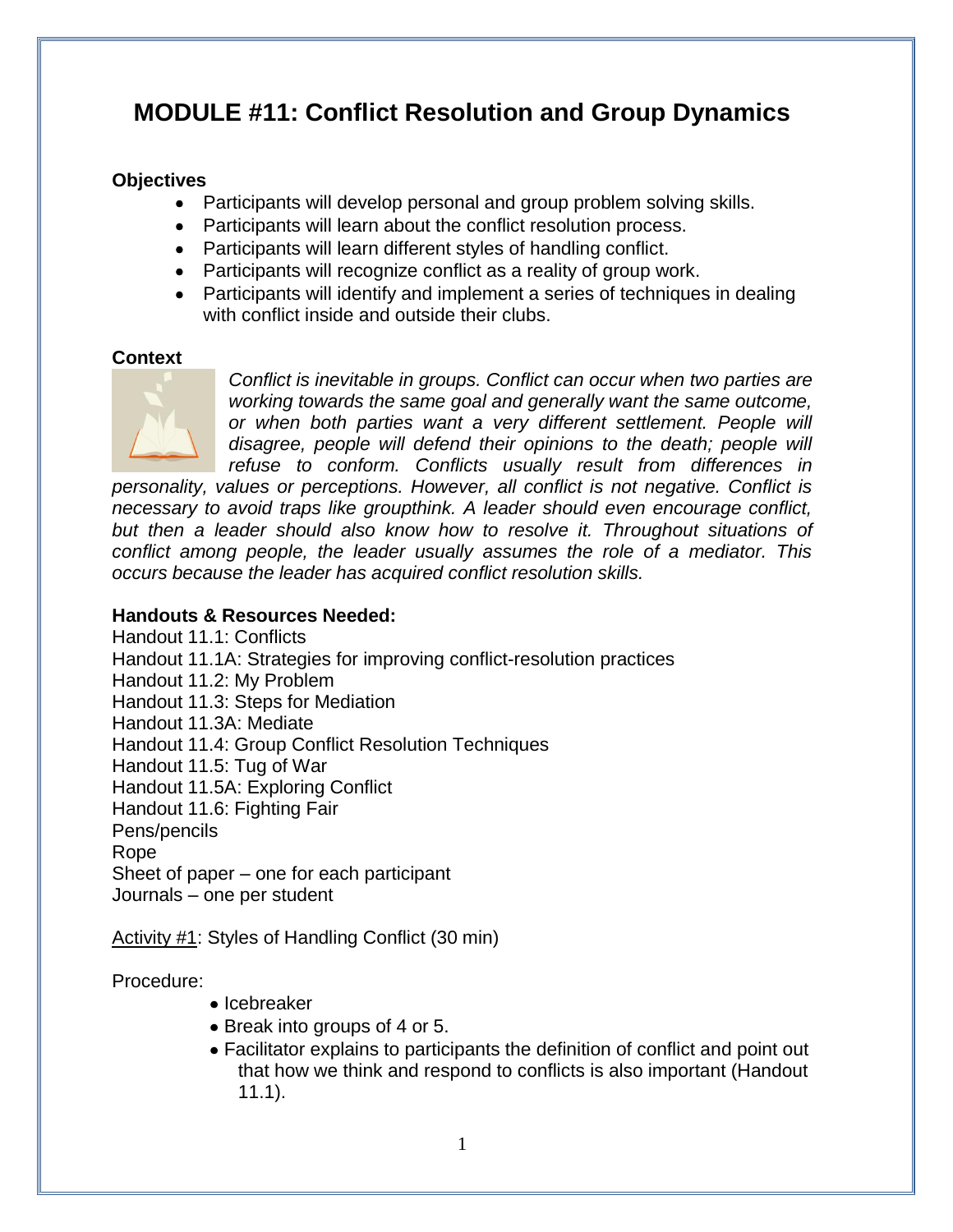- Have participants read the section on "Styles of Handling Conflict" (Handout 11.1) and discuss the varied styles on how people handle conflict.
- Have participants think about how they would characterize their own style.
- Once participants have identified their style, discuss the strategies to improve their conflict-resolution practices (Handout 11.1A) and discuss.
- Debriefing

Activity #2: My problem (30 min)

Procedure:

- $\bullet$  Icebreaker
- The purpose of this activity is to demonstrate that even if we believe our problem is too difficult to solve, there may be some way out. This is why asking for help to a person we trust before making difficult decisions may be beneficial.
- Explain that all club members have the potential to effectively communicate and guide each other in solving a problem.
- Handout the problem sheet (Handout 11.2).
- Ask participants to write and describe a problem making sure to stay anonymous.
- The facilitator collects and redistributes the sheets at random among other participants in the group to help find solutions.
- Tell participants to write their solutions to the anonymous problems.
- Collect sheets and review problems and solutions. Combine to be anonymous.
- Engage in a discussion based on the following questions:
	- o What they learned from this activity?
	- $\circ$  Does this activity entail how they can help each other in solving each other's problems?
- Debriefing

Activity #3: Introduction to mediation (55 min) (For advanced students)

Procedure:

- Icebreaker
- Ask participants how many of them have heard of mediation? It is probably that most of them have an understanding of this concept. Tell them that mediation is an alternative form to help empower others to solve their conflicts. Often, we are used to telling others what to do, but that is not always helpful. Tell them that mediation is used by schools, organizations, and courts for solving problems and reaching agreements. The mediator listens and asks questions that help the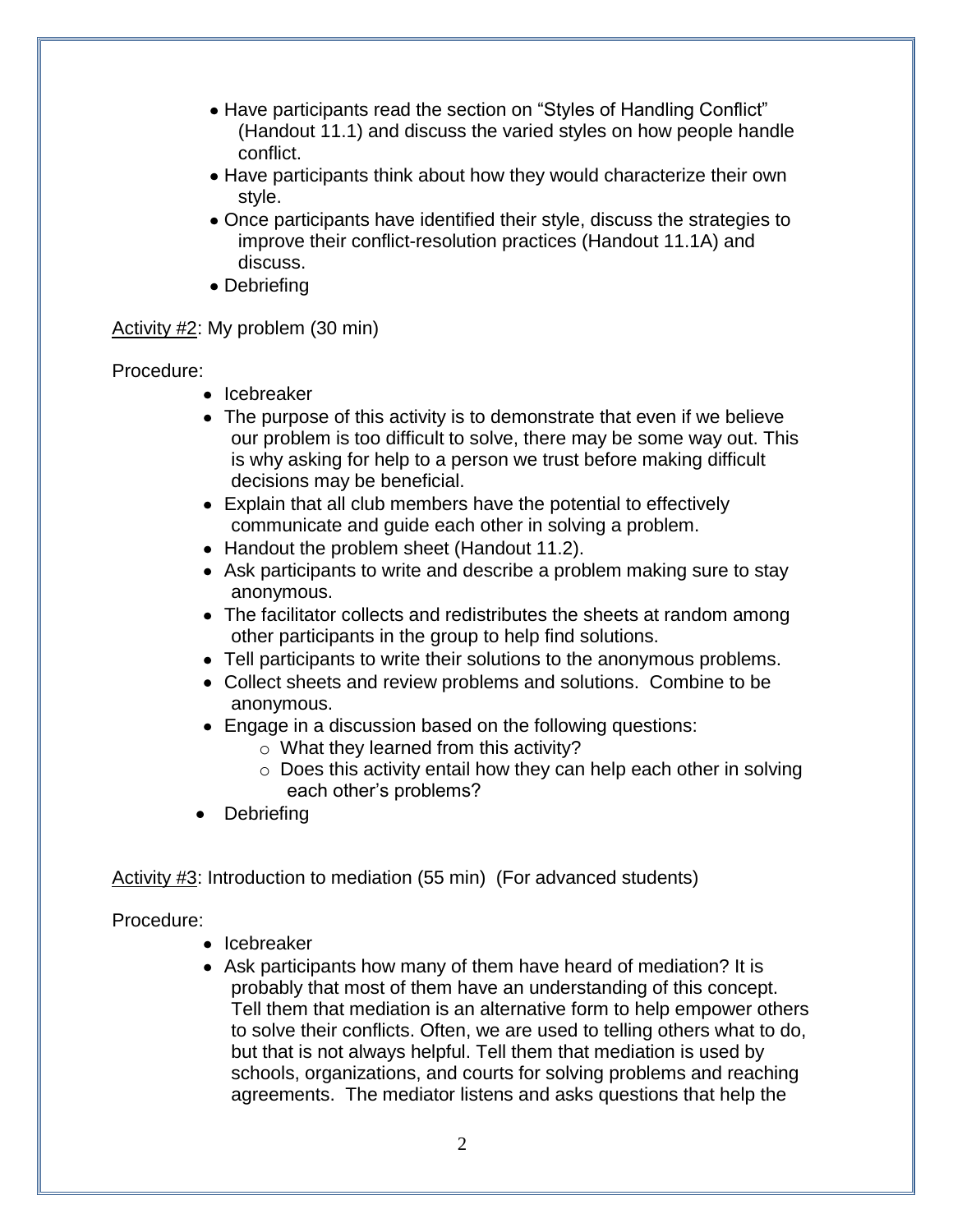individuals solve their disputes. Remind participants that they all have the ability to be mediators.

- Facilitator review Handout 11.3A for further instructions.
- Divide class into groups of 4.
- Provide Handout 11.3: Steps for Mediation and ask participants to read carefully. Tell them that following these steps leads to successful mediation.
- Ask participants to role-play a scenario with a participant as mediator (Handout 11.3A).
- Engage in a discussion based on the questions on handout 11.3A:
	- $\circ$  What did the participants learned from the activity?
	- o Can they see the benefits of mediation?
- Debriefina

Activity #4: Group Conflict Resolution Techniques (40 min) (For advanced students)

Procedure:

- Icebreaker
- Begin the activity with an introduction: "In every group conflict may arise from time to time between two or more members. The individuals or groups may have differing views and opinions on the same topic or issue, and it may seem that there is no quick and easy solution to the conflict. We will use a series of techniques to help our group deal cooperatively and creatively with conflicts".
- Provide Handout 11.4 and break participants into groups, asking them to go through each.
- Debriefing

#### Activity #5: Tug of War (55 min)

Procedure:

- Icebreaker
- Initiate this activity, if possible, by asking for one volunteer. Using a rope, demonstrate to the class what a tug of war is. Each individual pulls the rope from the end attempting to win. Explain to participants that the purpose of this activity is to help us change the way we view and handle conflicts. Have participants read the situations in the "Tug" of War" Handout 11.5 and ask them how they would deal with them as an "enemy" and as a "friend".
- Break students into groups of 4 or 5.
- Have participants engage in open discussions regarding questions about internal conflict, conflict between people, and conflict between groups or nations (Handout 11.5A).
- Now that participants have an understanding of tug of war, tell them that there are rules for fighting fair.
- Present the five rules for fighting fair in "Fighting Fair" Handout 11.5B.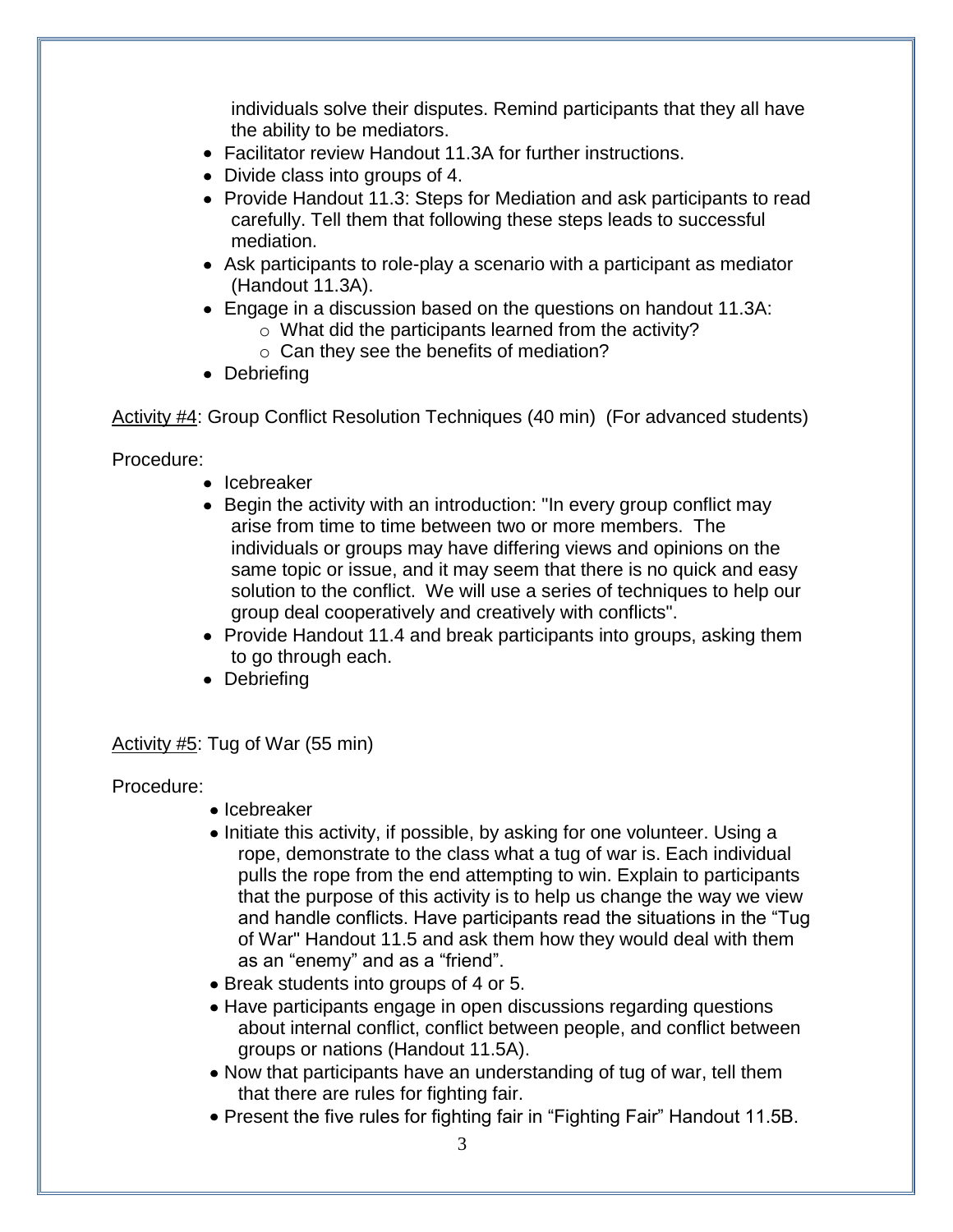- Have participants solve the conflict situations provided in the Handout 11.5C.
- Have participants tell what both people in the conflict situations "won" when the conflict was resolved fairly.
- Debriefing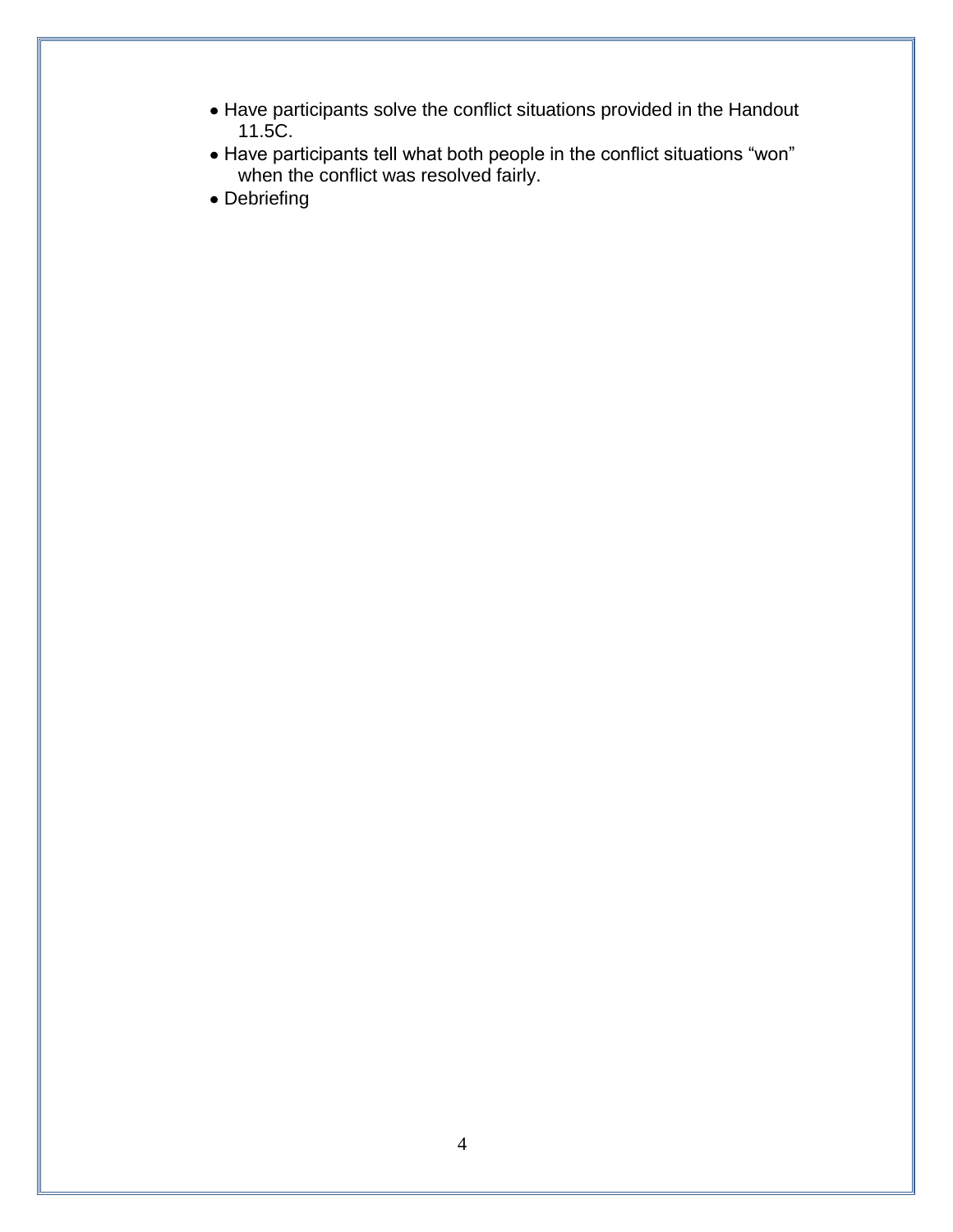## **Conflicts**

## **Conflict: A Personal Definition**

Conventional definitions of conflict are important to understand, but how we think about and respond to conflict on a personal level is just as important. After all, our style influences how we interpret and manage conflicts not only in our personal lives, but in our work lives as well—when we sit at the table for staff meetings, supervise staff, and develop agreements with other agencies.

How people handle conflict depends on their upbringing, experiences, values, culture, and temperament. Some members of your team may shy away from conflict and give in rather than explore differences of opinion. Others may feel it is impolite to disagree or argue with another person in public. Others may thrive in jumping into the hot seat. $1$ 

## **Styles of Handling Conflict<sup>2</sup>**

As you read this section on different ways of handling conflict, think about how you would characterize your own style, as well as the style of one or two particular people you work with.

*Competing* characterizes an individual who pursues her own concerns, sometimes at another person's expense. This is a power-oriented mode in which the individual may use her power skills, and ability to argue to "win," outrank, etc. A person with a "competing" style does not often shy away from conflict. Rather, she uses the situations to "stand up for her rights," defend a position that she believes is correct, or simply win.

*Accommodatin*g is the opposite of competing. An accommodating person often neglects their own concerns to satisfy the concerns of others. Accommodating may take the form of complying with another person's request (even when preferring not to) or yielding to another person.

*Avoiding* characterizes a person who does not address conflict; she will take whatever steps she can to pretend the conflict does not exist. Avoiding may take the form of diplomatically sidestepping or postponing an issue, or simply withdrawing from a threatening situation.

*Collaborating* characterizes a person who makes every attempt to work with others to find some solution that fully satisfies the concerns of all persons.

1

 $<sup>1</sup>$  Adapted from Partners in Decision Making, 1993, p. 20</sup>

<sup>&</sup>lt;sup>2</sup> Adapted from Personal Conflict Styles Toolbox Activity 6b. 1994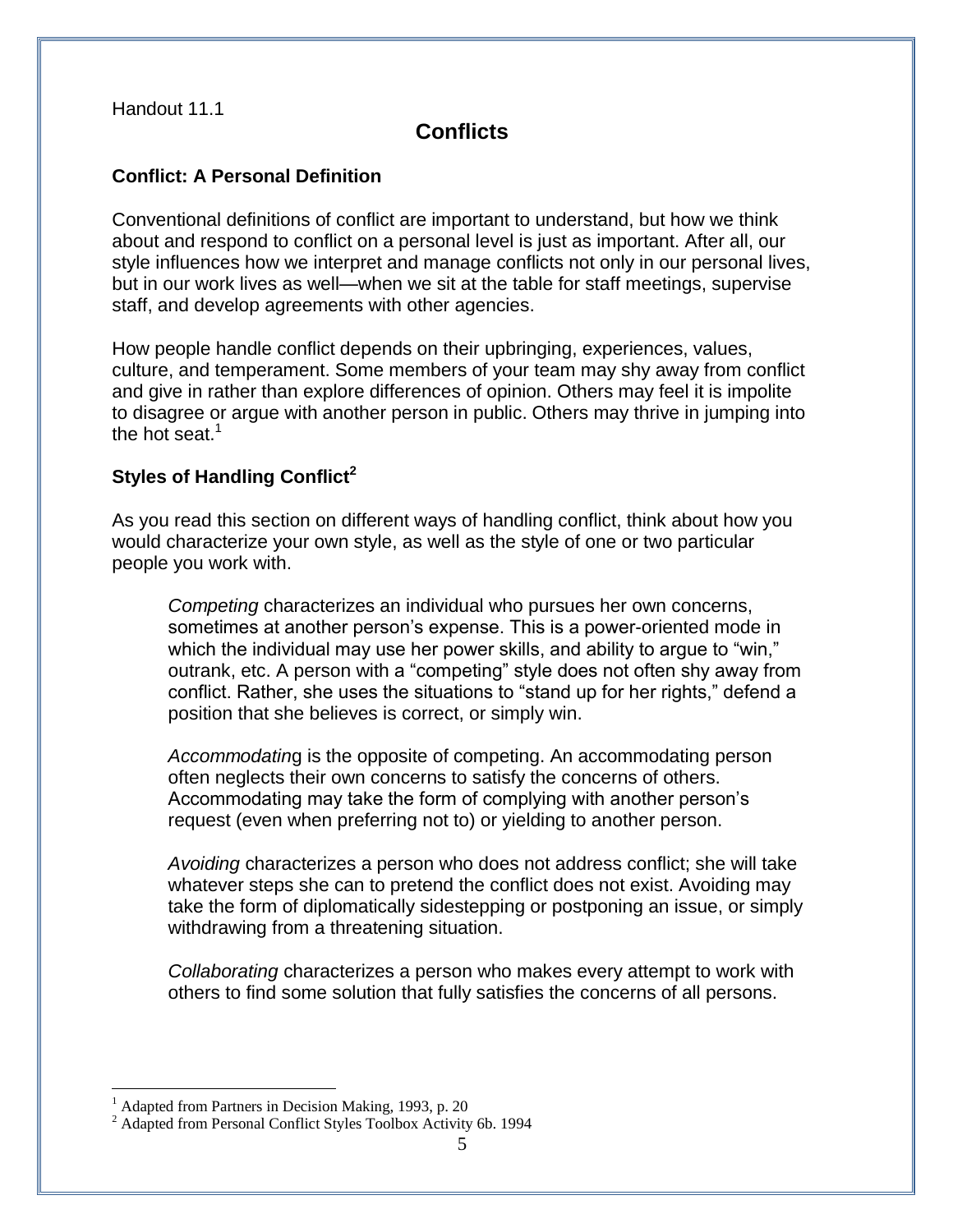*Compromising* characterizes an individual who falls between competing and accommodating. A person who is compromising wants to find an expedient, mutually acceptable solution that partially satisfies the parties involved. Compromising might involve splitting the difference, making an exchange or concession, or seeking a quick middle-ground position.

## **Conflict-Resolution Styles<sup>3</sup>**



#### **BUID RELATIONSHIP**

#### **WEAKEN RELATIONSHIP**

1

<sup>&</sup>lt;sup>3</sup> Adapted from Bellard, J. Getting Unstock: A Consumers Guide to Collaborating Conflict Resolution, 1996. Washington, DC: Corporation for National Service and the National Association for Community Mediation, p.2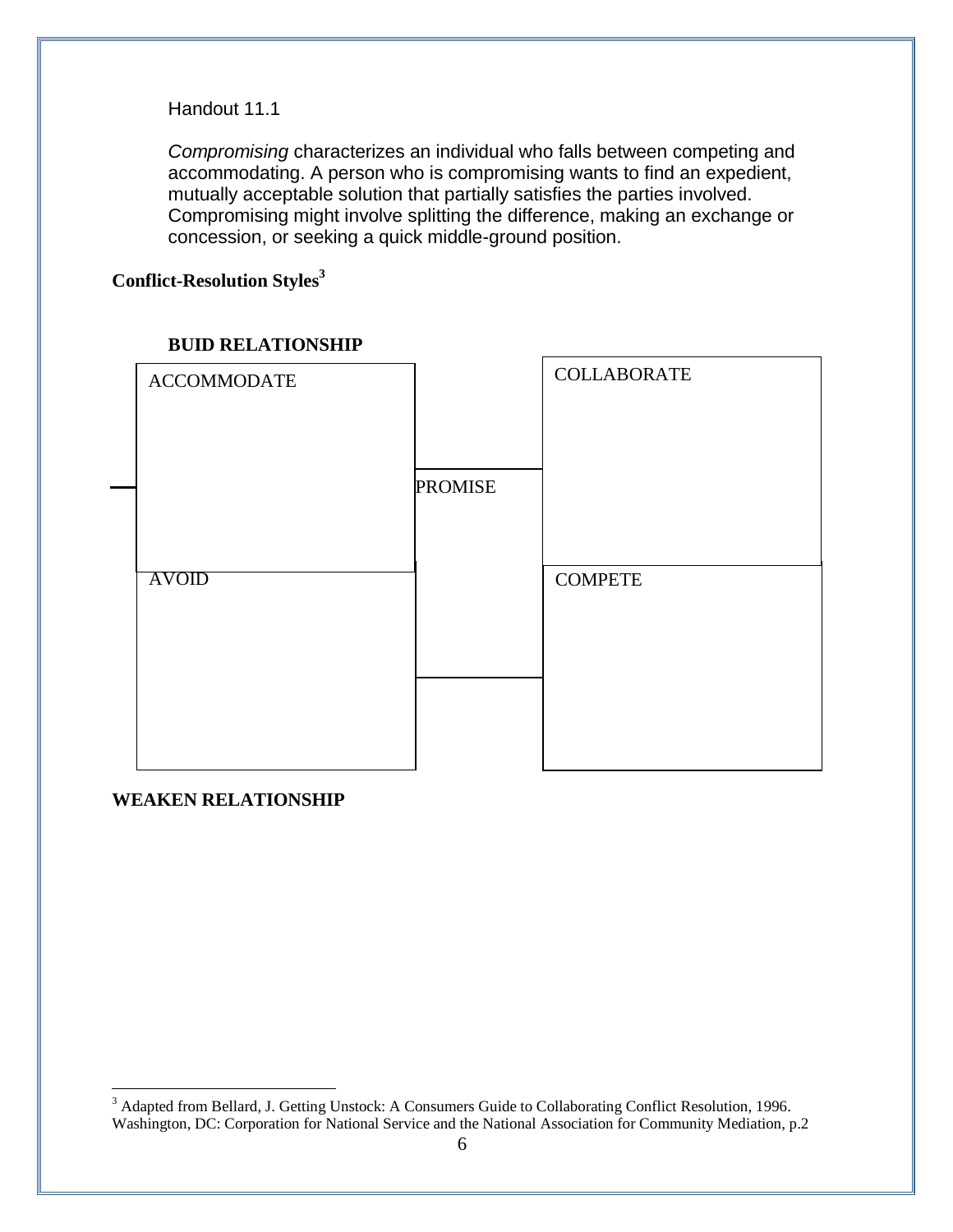## **Strategies to Improve Conflict-Resolution Practices**

Once you have identified your style, consider the following strategies to improve your conflict-resolution practices.

*If you are* competing:

- **EXTE:** Let go your position for a moment. Think about what the other person needs and wants.
- Work with others to identify underlying concerns and issues.
- Consider all the options, and how all the parties stand to benefit from each one.

*If you are* accommodating or avoiding:

- Focus on your own concerns. What are your needs and goals?
- Give yourself time to gather data that support your case—your goals and reasons they matter.
- Take a deep breath; calmly state your concerns and why they are important.
- If you sense that a confrontation is brewing, don't just give up. Objectively present your point of view while providing data to support it.

*If you are* compromising:

 Slow down. Don't always choose the fastest solution. Take your time to find alternatives that really work for everyone.

*If you are* collaborating:

 Make your thinking explicit when you're at the table. Help your colleagues understand how you work with others to find solutions that benefit everyone.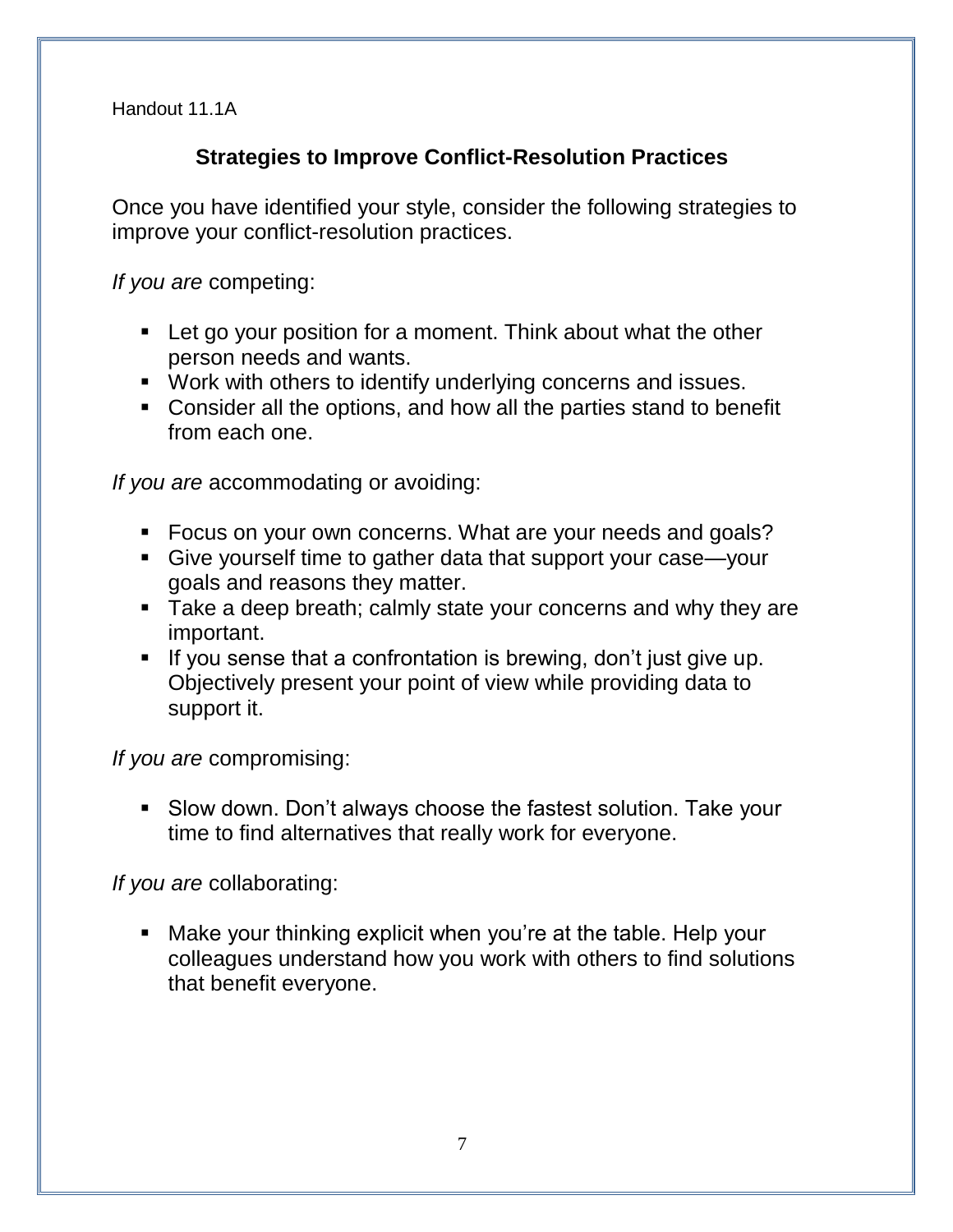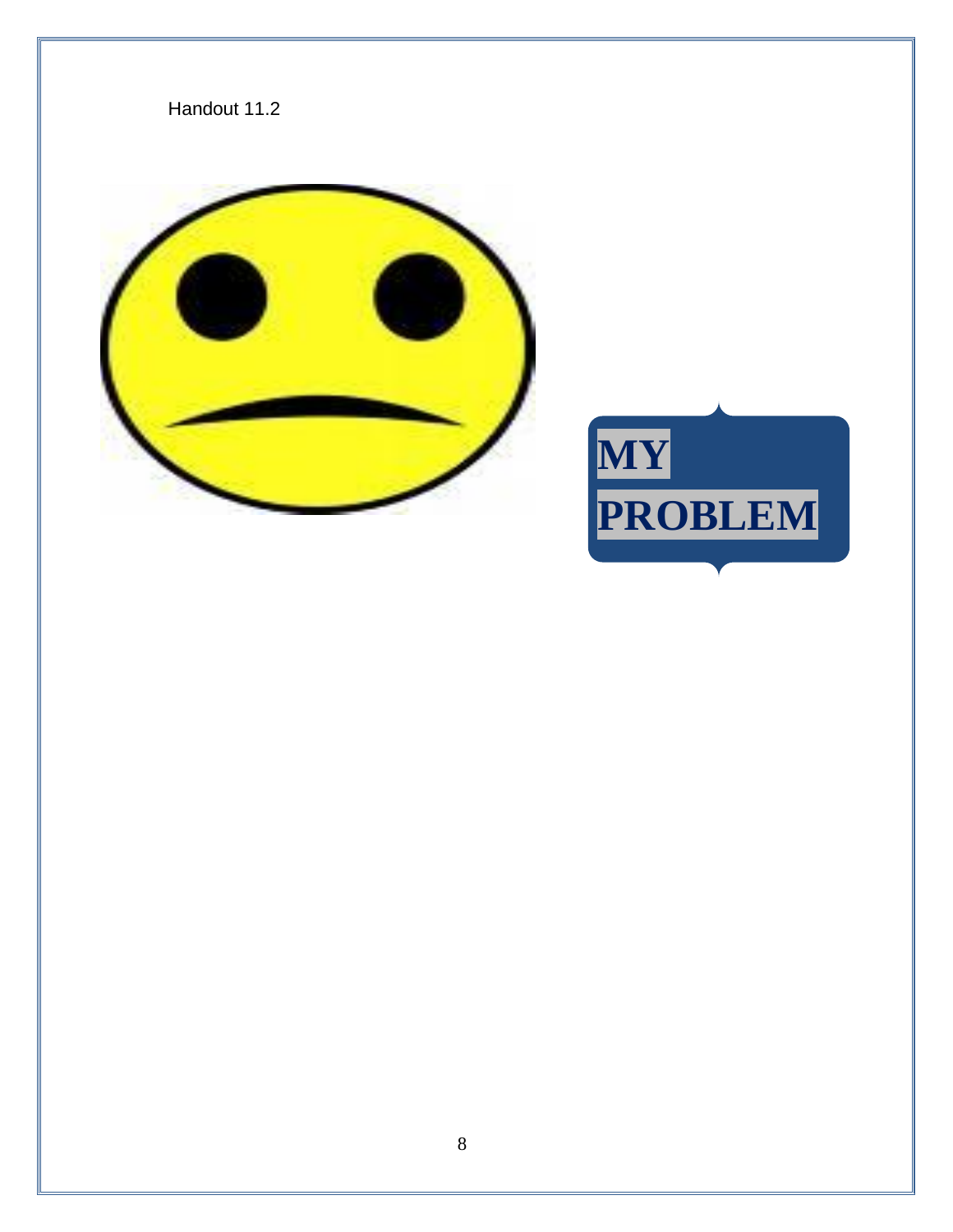Handout 11.3 **Steps for Mediation**

*First of all, what is mediation? Mediation is the process of finding a solution to a problem between two people that they both agree on.*

## **I. Introduction**

- 1. Introduce yourselves as mediators.
- 2. Ask those in the conflict if they would like your help in solving the problem.
- 3. Find a quiet area to hold the mediation.
- 4. Ask for agreement to the following rules in attempting to solve the problem:
	- \_\_ **No name calling**
	- \_\_ **Let the other participant finish talking**
	- **\_v** Everything said stays confidential after the meeting ends

\_\_\_\_\_\_\_\_\_\_\_\_\_\_\_\_\_\_\_\_\_\_\_\_\_\_\_\_\_\_\_\_\_\_\_\_\_\_\_\_\_\_\_\_\_\_\_\_\_\_\_\_\_\_\_\_\_\_\_\_\_\_\_

\_\_\_\_\_\_\_\_\_\_\_\_\_\_\_\_\_\_\_\_\_\_\_\_\_\_\_\_\_\_\_\_\_\_\_\_\_\_\_\_\_\_\_\_\_\_\_\_\_\_\_\_\_\_\_\_\_\_\_\_\_\_\_

\_\_\_\_\_\_\_\_\_\_\_\_\_\_\_\_\_\_\_\_\_\_\_\_\_\_\_\_\_\_\_\_\_\_\_\_\_\_\_\_\_\_\_\_\_\_\_\_\_\_\_\_\_\_\_\_\_\_\_\_\_\_\_

\_\_\_\_\_\_\_\_\_\_\_\_\_\_\_\_\_\_\_\_\_\_\_\_\_\_\_\_\_\_\_\_\_\_\_\_\_\_\_\_\_\_\_\_\_\_\_\_\_\_\_\_\_\_\_\_\_\_\_\_\_\_\_\_

\_\_\_\_\_\_\_\_\_\_\_\_\_\_\_\_\_\_\_\_\_\_\_\_\_\_\_\_\_\_\_\_\_\_\_\_\_\_\_\_\_\_\_\_\_\_\_\_\_\_\_\_\_\_\_\_\_\_\_\_\_\_\_\_

\_\_\_\_\_\_\_\_\_\_\_\_\_\_\_\_\_\_\_\_\_\_\_\_\_\_\_\_\_\_\_\_\_\_\_\_\_\_\_\_\_\_\_\_\_\_\_\_\_\_\_\_\_\_\_\_\_\_\_\_\_\_\_

\_\_\_\_\_\_\_\_\_\_\_\_\_\_\_\_\_\_\_\_\_\_\_\_\_\_\_\_\_\_\_\_\_\_\_\_\_\_\_\_\_\_\_\_\_\_\_\_\_\_\_\_\_\_\_\_\_\_\_\_\_\_\_

\_\_\_\_\_\_\_\_\_\_\_\_\_\_\_\_\_\_\_\_\_\_\_\_\_\_\_\_\_\_\_\_\_\_\_\_\_\_\_\_\_\_\_\_\_\_\_\_\_\_\_\_\_\_\_\_\_

\_\_\_\_\_\_\_\_\_\_\_\_\_\_\_\_\_\_\_\_\_\_\_\_\_\_\_\_\_\_\_\_\_\_\_\_\_\_\_\_\_\_\_\_\_\_\_\_\_\_\_\_\_\_\_\_\_\_

\_\_\_\_\_\_\_\_\_\_\_\_\_\_\_\_\_\_\_\_\_\_\_\_\_\_\_\_\_\_\_\_\_\_\_\_\_\_\_\_\_\_\_\_\_\_\_\_\_\_\_\_\_\_\_\_\_\_

\_\_\_\_\_\_\_\_\_\_\_\_\_\_\_\_\_\_\_\_\_\_\_\_\_\_\_\_\_\_\_\_\_\_\_\_\_\_\_\_\_\_\_\_\_\_\_\_\_\_\_\_\_\_\_\_\_

\_\_\_\_\_\_\_\_\_\_\_\_\_\_\_\_\_\_\_\_\_\_\_\_\_\_\_\_\_\_\_\_\_\_\_\_\_\_\_\_\_\_\_\_\_\_\_\_\_\_\_\_\_\_\_\_\_

\_\_\_\_\_\_\_\_\_\_\_\_\_\_\_\_\_\_\_\_\_\_\_\_\_\_\_\_\_\_\_\_\_\_\_\_\_\_\_\_\_\_\_\_\_\_\_\_\_\_\_\_\_\_\_\_\_\_\_\_\_\_\_

\_\_\_\_\_\_\_\_\_\_\_\_\_\_\_\_\_\_\_\_\_\_\_\_\_\_\_\_\_\_\_\_\_\_\_\_\_\_\_\_\_\_\_\_\_\_\_\_\_\_\_\_\_\_\_\_\_

\_\_\_\_\_\_\_\_\_\_\_\_\_\_\_\_\_\_\_\_\_\_\_\_\_\_\_\_\_\_\_\_\_\_\_\_\_\_\_\_\_\_\_\_\_\_\_\_\_\_\_\_\_\_\_\_\_

### II. Listening

- 5. Ask the first participant, "What happened?" (Paraphrase)
- 6. Ask the first participant how she or he feels. (Reflect the feelings)
- 7. Ask the second participant, "What happened? (Paraphrase)
- 8. Ask the second participant how she or he feels. (Reflect the feelings)

#### III. Looking for Solutions

- 9. Ask the first participant what they could have done differently (Paraphrase).
- 10. Ask the second participant what they could have done differently (Paraphrase).
- 11. Ask the first participant what she or he can do here and now to help solve the problem. (Paraphrase).
- 12. Ask the second participant what she or he can do here and now to help solve the problem. (Paraphrase).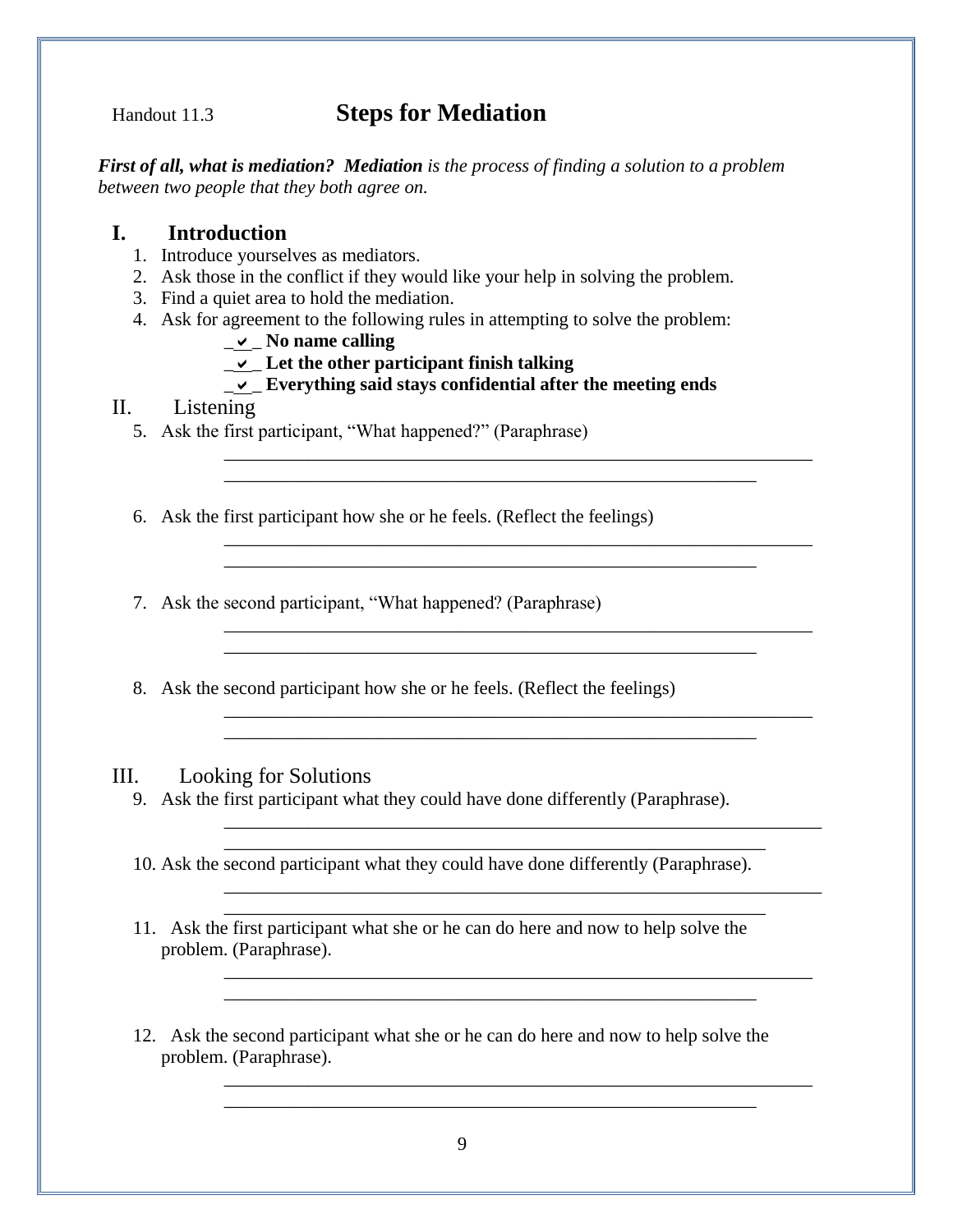13. Use creative questioning to bring disputants closer to a solution.

IV. Reviewing Solutions

- 14. Help both people find a solution they feel good about.
- 15. Repeat the solution and all of its parts to both people and ask if each agrees.

\_\_\_\_\_\_\_\_\_\_\_\_\_\_\_\_\_\_\_\_\_\_\_\_\_\_\_\_\_\_\_\_\_\_\_\_\_\_\_\_\_\_\_\_\_\_\_\_\_\_\_\_\_\_\_\_\_\_\_\_\_\_\_

\_\_\_\_\_\_\_\_\_\_\_\_\_\_\_\_\_\_\_\_\_\_\_\_\_\_\_\_\_\_\_\_\_\_\_\_\_\_\_\_\_\_\_\_\_\_\_\_\_\_\_\_\_\_\_\_\_

16. Congratulate both people on a successful mediation.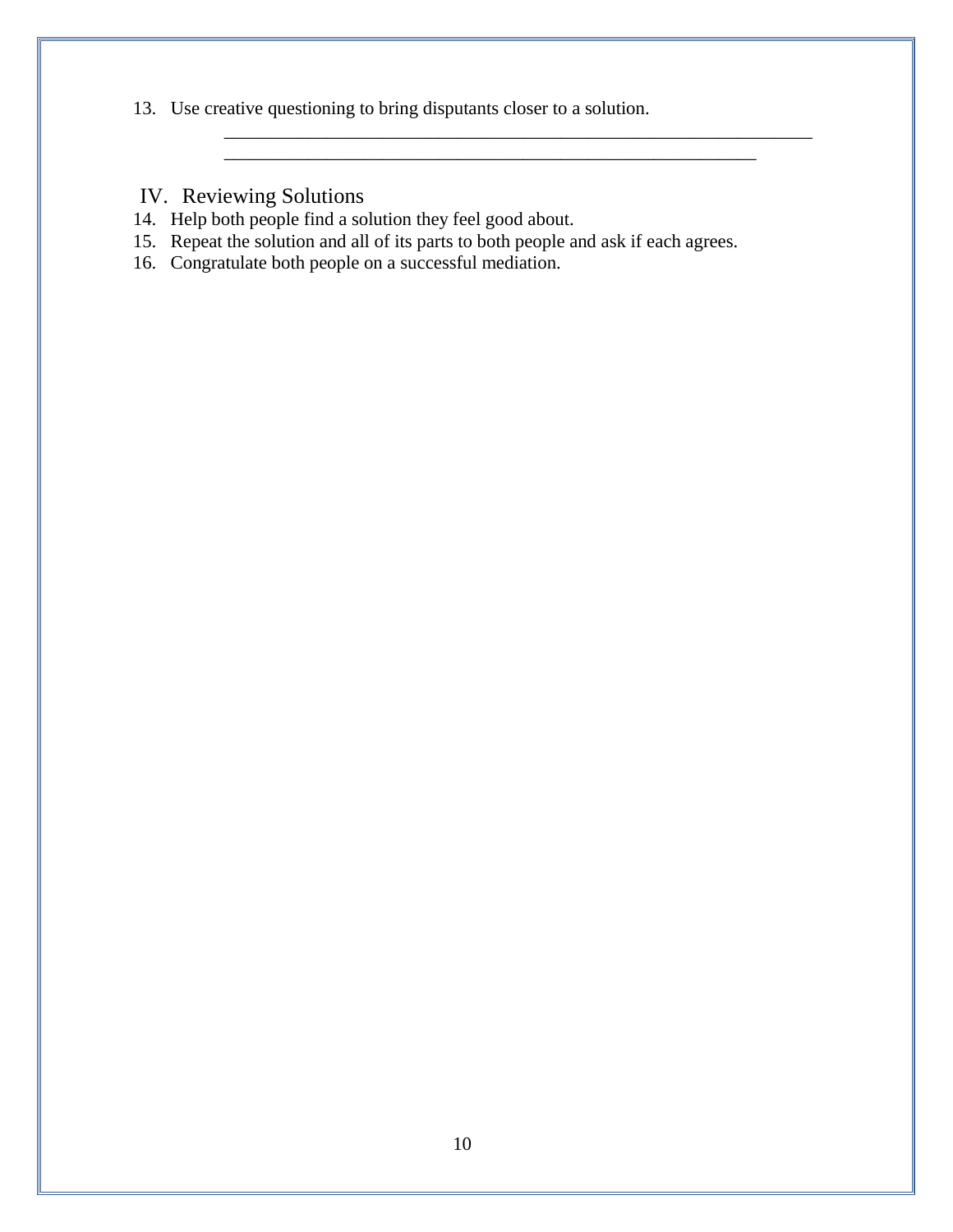## **Mediate**

**Pat and Lou are good friends. Pat broke up with his/her/girl/boyfriend and told Lou the story including all the events that led to the breakup. Later Pat found out the story had gotten around and blamed Lou for the gossip telling him/her never to get close to him/her again.**

Divide the class into groups of four. Two will play the disputants, one, the mediator, and the fourth, an observer. Have the disputants role-play the conflict and the mediator offer help using "Steps for Mediation."

After the first role-play, have the observer help process by asking the group questions such as: What went well? What could have gone differently? The students can then change roles so each plays either a disputant or a mediator.

Afterwards, ask students: How did they feel when the mediator offered assistance? Did it feel helpful? Like an intrusion? How did you feel when you offered mediation? Can you imagine yourself offering to mediate a dispute in your family? Among friends? Have you ever done that? If so, this is a Conscious Act of Peace.

Finally ask students for one word describing how they are feeling.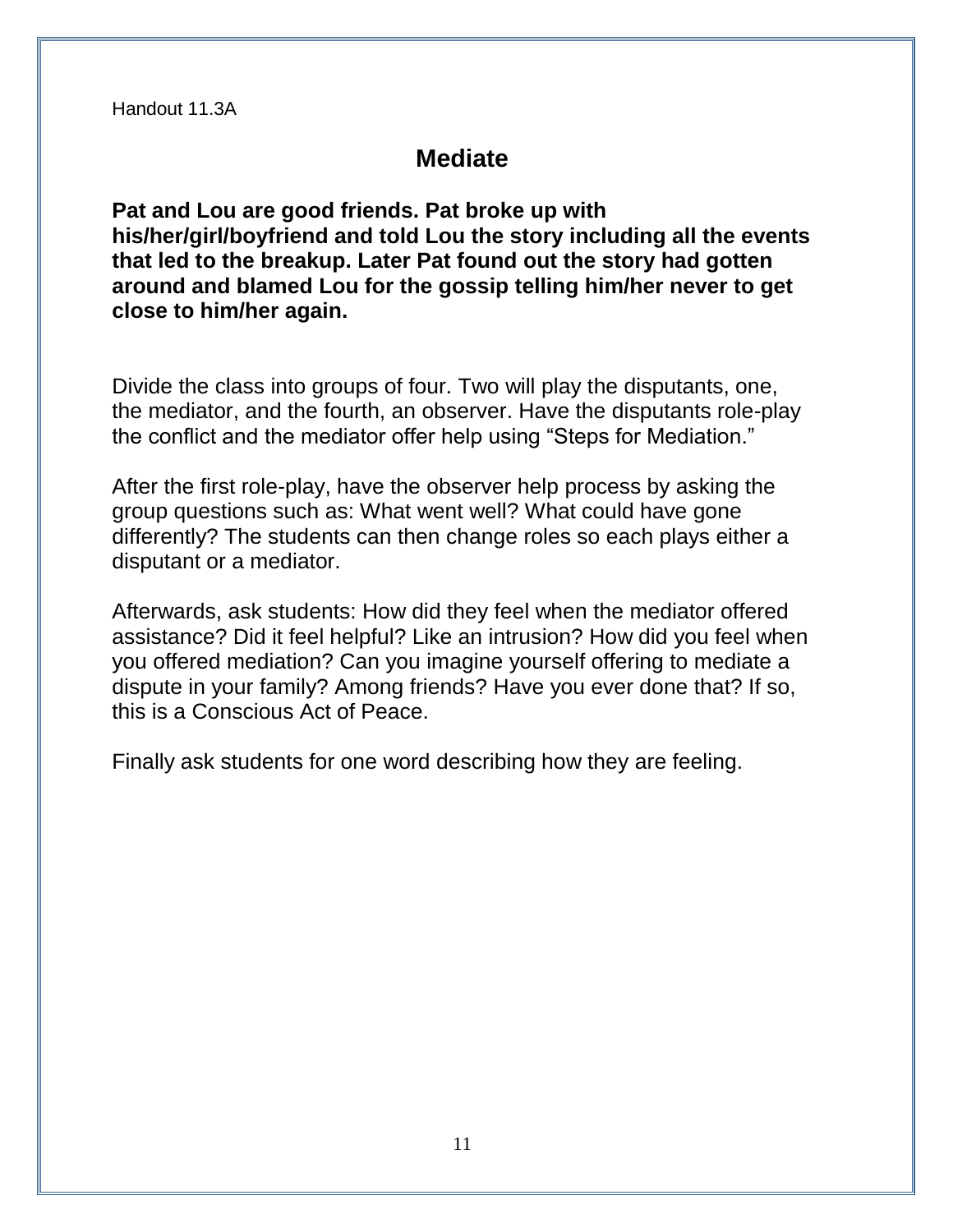## **Group Conflict Resolution Techniques**

- 1. Define the problem. The individuals or groups should identify the conflict in terms of their own needs. How does the problem affect each person/group? How do they view the problem? How does this view on the problem differ between one another? In defining the problem, the individuals or groups should refrain from making personal attacks or making statements of blame. They should use I-messages, in the following format: "When... (situation or behavior that is causing the problem), I (speaker's feeling), because (consequences of the situation or behavior to the speaker)". For example, "When club members get to the meeting late, I feel irritated because it gives me less time to discuss club business."
- 2. Restate the problem. Restate the problem incorporating the needs of both individuals/groups. Both individuals/groups must agree with the definition of their needs. Continue this process until agreement is reached.
- 3. Develop alternatives. Have all participants in the discussion offer their ideas and suggestions as to the best way to solve the problem. No discussion, acceptance, rejection, or evaluation of solutions should happen at this point.
- 4. Evaluate alternatives. Have all members of the group discuss the pros and cons of each alternative. Eliminate those alternatives that are unacceptable for any reason to any participant. Participants should continue to be honest in expressing their feelings and needs throughout this process.
- 5. Decide on the best solution. Have participants agree on a solution acceptable to everyone. Make a mutual commitment to try it.
- 6. Implement the solution. Discuss the implications of the solution. How will it affect everybody? How will it help solve the problem? Set up a time in the future to evaluate how the solution is working.
- 7. Evaluate the solution. Find out how each person feels the solution is working. Should the solution be adjusted? Does everybody still agree with the statement of the problem? If anyone feels that the solution is not working, or that new problems have arisen; then repeat the process from the beginning.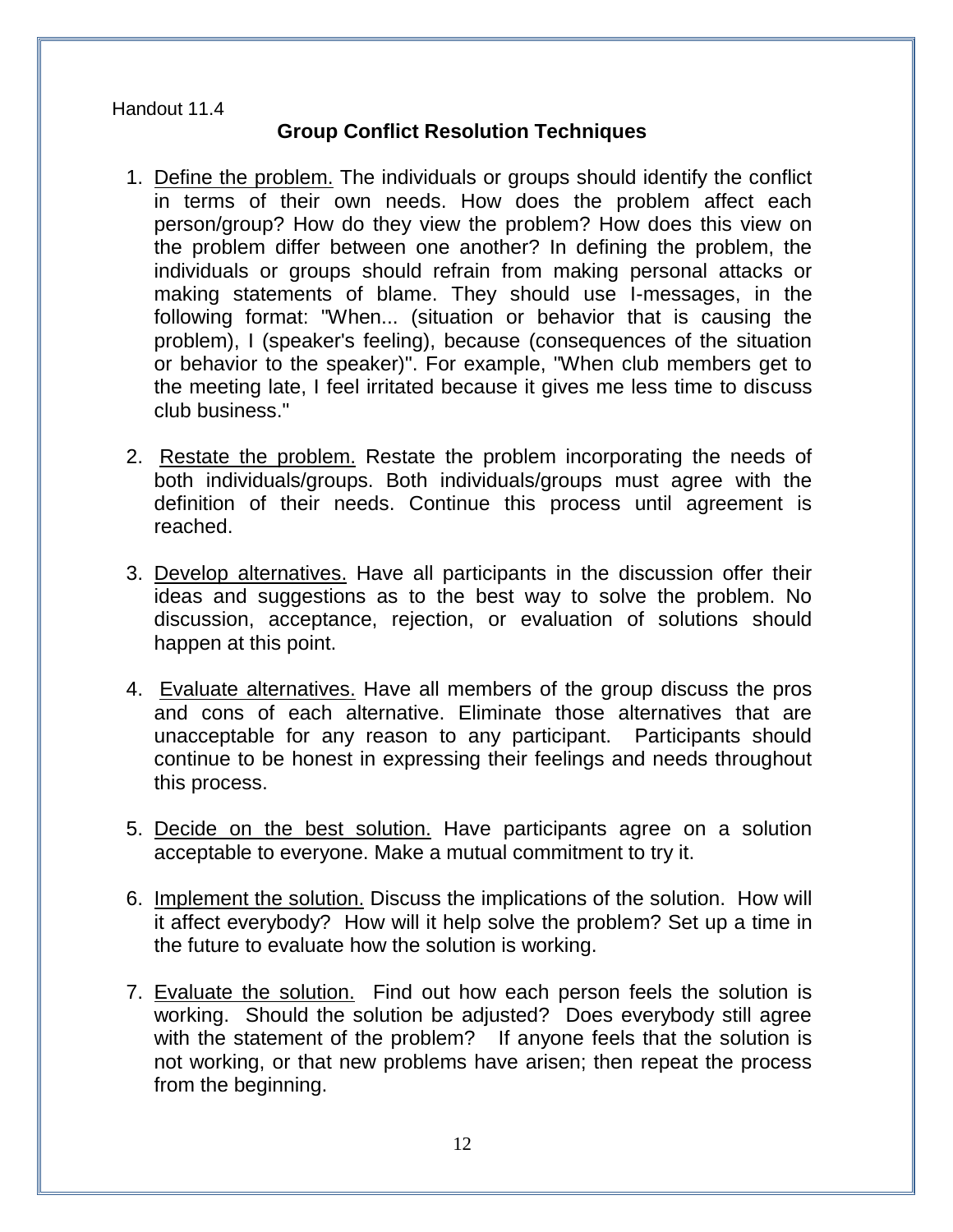# **Tug of war**

In a tug of war, or rope pulling, there is a winner and a loser. It is a contest to determine who is physically stronger. Wouldn't life be simple if we dealt with all conflicts like tug of war? But the strongest person in a conflict is not always right and the bully in a fight doesn't always win fairly.

When we are angry, we often perceive the other person as an enemy or opponent in a contest. Like a tug of war, we think of either winning or losing. It is difficult to remember that we both have the problem – not "me against you" but both of us tied up together with a common problem to be worked out.

Remember...when there is a conflict to be solved; you are BOTH responsible for finding a solution.

# **PUTTING IT TOGETHER**

Read the following situations. Explain how you would deal with each:

| <b>SITUATION</b>              | AS AN "ENEMY" I WOULD | <b>AS A "FRIEND" I WOULD</b> |
|-------------------------------|-----------------------|------------------------------|
| Someone:                      |                       |                              |
| calls you a name              |                       |                              |
| pushes you                    |                       |                              |
|                               |                       |                              |
| takes your pencil             |                       |                              |
| steps in front of you in line |                       |                              |
| steps on your foot            |                       |                              |

Do you treat "enemies" differently from friends? Why?

\_\_\_\_\_\_\_\_\_\_\_\_\_\_\_\_\_\_\_\_\_\_\_\_\_\_\_\_\_\_\_\_\_\_\_\_\_\_\_\_\_\_\_\_\_\_\_\_\_\_\_\_\_\_\_\_\_\_\_\_\_\_\_\_\_\_\_\_\_\_\_\_\_\_\_

\_\_\_\_\_\_\_\_\_\_\_\_\_\_\_\_\_\_\_\_\_\_\_\_\_\_\_\_\_\_\_\_\_\_\_\_\_\_\_\_\_\_\_\_\_\_\_\_\_\_\_\_\_\_\_\_\_\_\_\_\_\_\_\_\_\_\_\_\_\_\_\_\_\_\_

\_\_\_\_\_\_\_\_\_\_\_\_\_\_\_\_\_\_\_\_\_\_\_\_\_\_\_\_\_\_\_\_\_\_\_\_\_\_\_\_\_\_\_\_\_\_\_\_\_\_\_\_\_\_\_\_\_\_\_\_\_\_\_\_\_\_\_\_\_\_\_\_\_\_\_

\_\_\_\_\_\_\_\_\_\_\_\_\_\_\_\_\_\_\_\_\_\_\_\_\_\_\_\_\_\_\_\_\_\_\_\_\_\_\_\_\_\_\_\_\_\_\_\_\_\_\_\_\_\_\_\_\_\_\_\_\_\_\_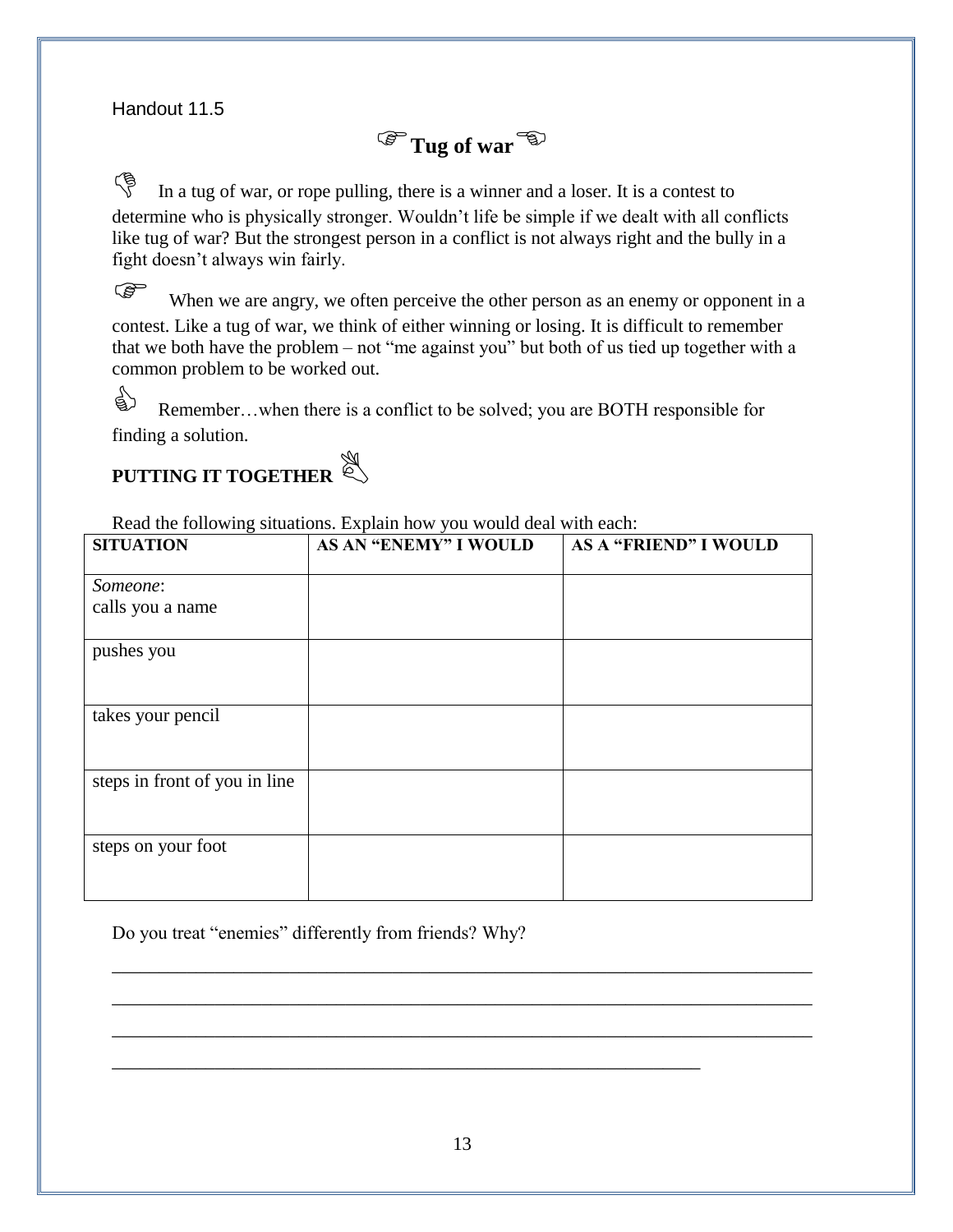## **Exploring Conflict**

Conflicts are sure to happen no matter how hard we try to avoid them. Instead of reacting "blindly", we can prepare ourselves to become more effective conflict managers. Football players practice, actors rehearse, scientists experiment and we, too, can prepare ourselves to deal "professionally" with conflict when it occurs. Conflicts can take place within a person (internally), between people, and within or among groups and nations.

## **Internal Conflict**

- What are some internal conflicts that people have?
- Describe an internal conflict that you have had. Tell how you resolved it.

## **Conflict between people**

- What are some things that kids often fight about? Adults?
- Have you ever been in a fight? Describe what happened and how you felt.
- Why do you think that some arguments end in violence?

## **Conflict between groups or nations**

- What are some things that groups fight about? Nations?
- Why do you think that some conflicts between groups or nations are resolved peacefully, while others end in violence or war?

## **PUTTING IT TOGETHER**

Study each of the above conflict situations.

• How are they alike? How are they different?